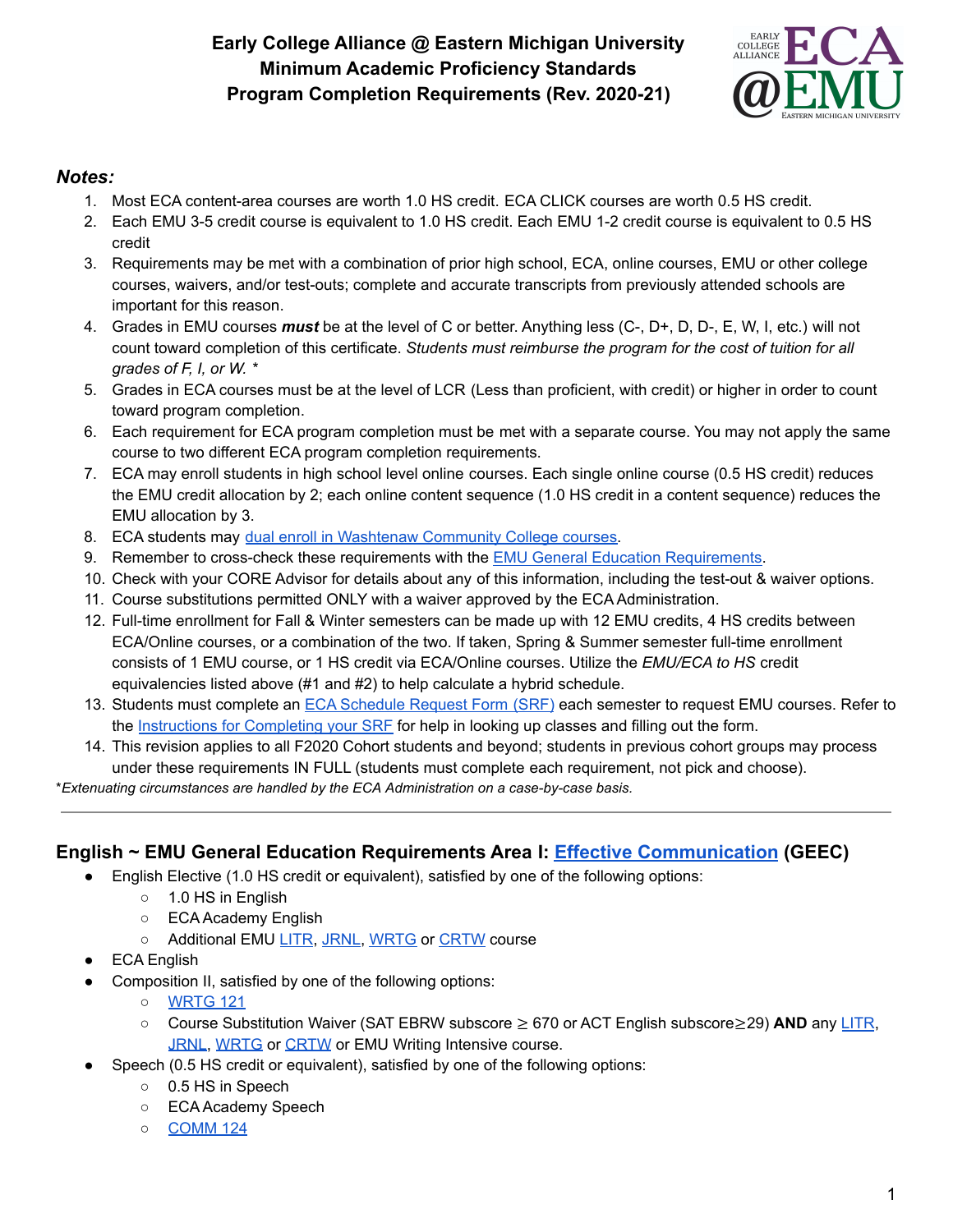#### **Mathematics ~ EMU General Education Requirements Area II: [Quantitative Reasoning](http://catalog.emich.edu/preview_program.php?catoid=23&poid=11120) (GEQR)**

These courses serve as minimum mathematics courses; students must earn qualifying scores on the EMU MPT and/or complete prerequisite courses as required by Eastern Michigan University to be eligible to register for EMU mathematics *courses. This includes a minimum of Algebra I mastery as determined by ECA Math Department:*

- Geometry (1.0 HS credit or equivalent), satisfied by one of the following options:
	- 1.0 in HS Geometry
	- ECA Geometry
	- 80% or higher on the Geometry test-out exam.
- College Level 3 Math coursework, satisfied by one of the following options:
	- 5 8 EMU credits (minimum 2 classes) in EMU MATH coursework (incl. STAT 170), MATH 104 or higher
	- 2 5 EMU credits (minimum 1 class) in EMU MATH coursework, MATH 104 or higher **AND** one of the following courses
		- [COSC](https://catalog.emich.edu/preview_course.php?catoid=36&coid=257860&print) 106, DS [250](https://catalog.emich.edu/preview_course.php?catoid=36&coid=261538&print), [PHIL](https://catalog.emich.edu/preview_course.php?catoid=36&coid=260054&print) 181, [PLSC](https://catalog.emich.edu/preview_course.php?catoid=36&coid=260158&print) 210, [SOCL](https://catalog.emich.edu/preview_course.php?catoid=36&coid=260476&print) 250, TM [306](https://catalog.emich.edu/preview_course.php?catoid=36&coid=261188&print), [BMMT](https://catalog.emich.edu/preview_course.php?catoid=36&coid=257515&print&filter%5B29%5D=250&filter%5Bcourse_type%5D=-1&filter%5Bkeyword%5D=&filter%5B32%5D=1&filter%5Bcpage%5D=1&cur_cat_oid=32&expand=&navoid=6797&search_database=Filter#acalog_template_course_filter) 250, [STAT](https://catalog.emich.edu/preview_course.php?catoid=36&coid=259506&print) 170
- ONE mathematics or math-related course during the *last full or partial school year* (e.g. any MATH-prefix course, Natural Science course, most Economics courses, most Programming courses, most Business courses, & many Music courses).

## **Science ~ EMU General Education Requirements Area IV: [Knowledge of the Disciplines](http://catalog.emich.edu/preview_program.php?catoid=23&poid=11122), Natural Sciences (GEKN)**

Students may need to earn qualifying scores on the EMU Math Placement test and/or complete prerequisite courses (ie. mathematics courses) as required by Eastern Michigan University to be eligible to register for certain EMU science courses. **\*\*Students must complete at least one EMU Natural Science lecture & lab course\*\***

- Biology (1.0 HS credit or equivalent), satisfied by one of the following options:
	- 1.0 in HS Biology
	- ECA Survey of Science Methods Biology
	- ECA Survey of Science Methods Anatomy & Physiology
	- EMU [BIO](https://catalog.emich.edu/preview_course.php?catoid=36&coid=257430&print) 105 or higher
- Chemistry or Physics (1.0 HS credit or equivalent), satisfied by one of the following options:
	- 1.0 HS in Chemistry
	- 1.0 HS in Physics
	- ECA Survey of Science Methods Chemistry
	- EMU [CHEM](https://catalog.emich.edu/preview_course.php?catoid=36&coid=257610&print) 115 & CHEM 116 or higher
	- EMU [PHY](https://catalog.emich.edu/preview_course.php?catoid=36&coid=260094&print) 101 or higher
- Science Electives (2.0 HS credits or equivalent), satisfied with any combination of 2 of the following options:
	- 1.0 in HS Science electives
	- ECA Academy Science
	- Any ECA Survey of Science Methods course
	- 4 5 EMU credits (minimum lecture & lab) in EMU General Education Requirements Area IV, [Knowledge](https://catalog.emich.edu/preview_program.php?catoid=36&poid=15391) of the [Disciplines,](https://catalog.emich.edu/preview_program.php?catoid=36&poid=15391) Natural Science approved course (GEKN)
	- ECA Engineering Foundations *(Only 1.0 HS credit of 2.0 HS credit required allowed)*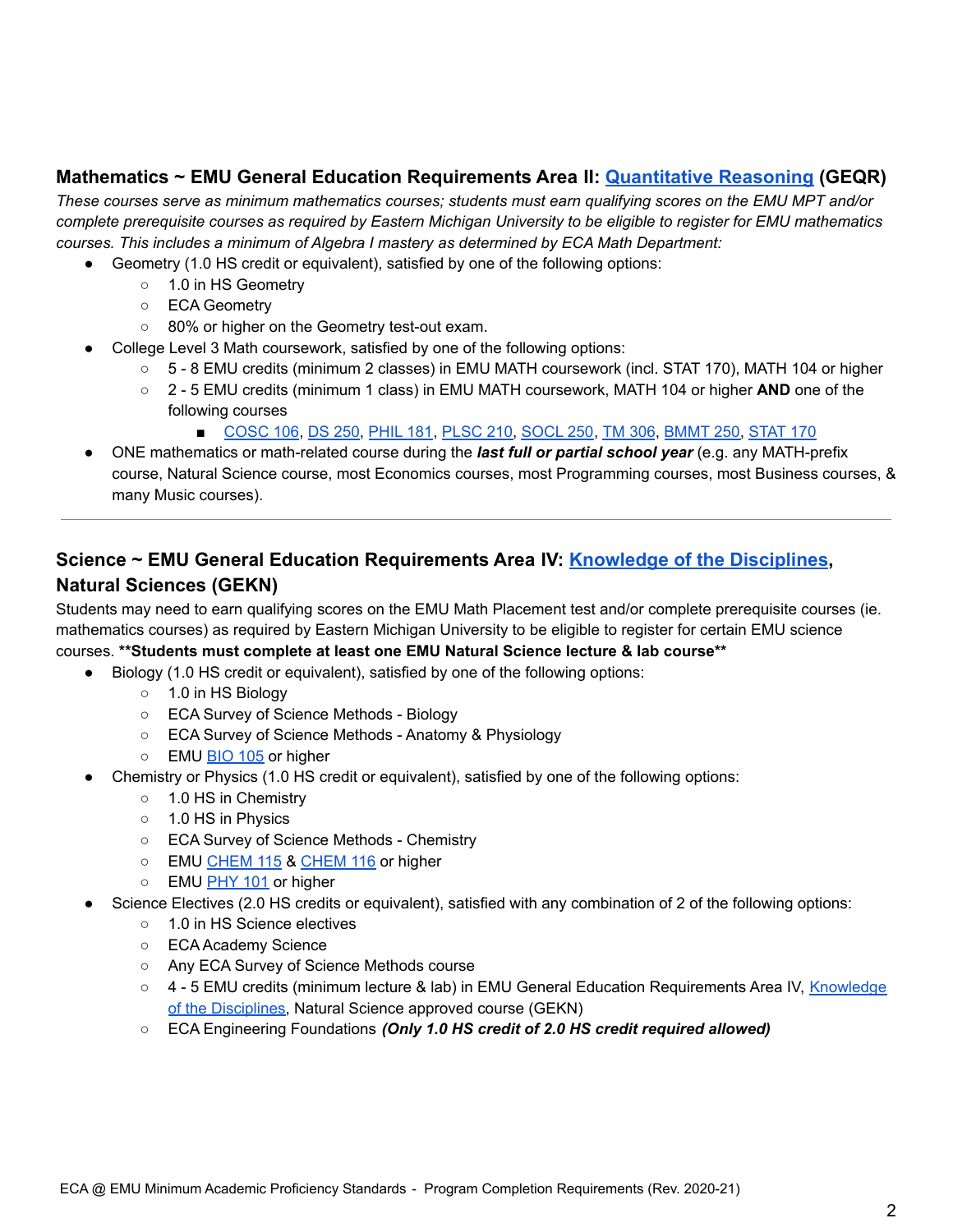## **Social Studies ~ EMU General Education Requirements Area III: [Perspectives on a Diverse](https://catalog.emich.edu/preview_program.php?catoid=36&poid=15390) [World](https://catalog.emich.edu/preview_program.php?catoid=36&poid=15390) (GEGA & GEUS) and Area IV: [Knowledge of the](https://catalog.emich.edu/preview_program.php?catoid=36&poid=15391) Disciplines, Social Sciences (GEKS)** \*\*Students must complete at least one EMU course listed below, or an elective EMU US Diversity or Social

#### **Science course.\*\***

- US History/Geography (1.0 HS credit or equivalent), satisfied by one of the following options:
	- 1.0 HS credit in US History and/or Geography
	- ECA US History/Geography
	- Either [HIST](https://catalog.emich.edu/preview_course.php?catoid=36&coid=258900&print) 123 **OR** [HIST](https://catalog.emich.edu/preview_course.php?catoid=36&coid=258901&print) 124 **AND** one of the following courses:
		- [AFC](https://catalog.emich.edu/preview_course.php?catoid=36&coid=257093&print) 101, AFC 232, [ANTH](https://catalog.emich.edu/preview_course.php?catoid=36&coid=257194&print) 237, [HIST](https://catalog.emich.edu/preview_course.php?catoid=36&coid=258901&print) 115, HIST 116, HIST 123, HIST 124, [PLSC](https://catalog.emich.edu/preview_course.php?catoid=36&coid=260162&print) 215, [SOCL](https://catalog.emich.edu/preview_course.php?catoid=36&coid=260473&print) 214, [ANTH](https://catalog.emich.edu/preview_course.php?catoid=36&coid=257191&print) 214, [URP](https://catalog.emich.edu/preview_course.php?catoid=36&coid=258841&print) 115
- World History/Geography (1.0 HS credit or equivalent), satisfied by one of the following options:
	- 1.0 HS credit in World History and/or Geography
	- ECA World History/Geography
	- ECA Big History (World) A/College Lit **AND** ECA Big History (World) B/College Lit
	- ECA Academy Big History (World) A/College Lit **AND** ECA Academy Big History (World) B/College Lit
	- ECA Big History (World) **A OR B**/College Lit **OR** ECA Academy Big History (World) **A OR B**/College Lit **AND** [GEOG](https://catalog.emich.edu/preview_course.php?catoid=36&coid=258700&print) 110 **OR** [GEOG](https://catalog.emich.edu/preview_course.php?catoid=36&coid=258699&print) 107
	- [GEOG](https://catalog.emich.edu/preview_course.php?catoid=36&coid=258699&print) 107 **OR** [GEOG](https://catalog.emich.edu/preview_course.php?catoid=36&coid=258700&print) 110 **AND** one of the following courses:
		- [AFC](https://catalog.emich.edu/preview_course.php?catoid=36&coid=257086&print) 102, [ANTH](https://catalog.emich.edu/preview_course.php?catoid=36&coid=257192&print) 233, [ARTH](https://catalog.emich.edu/preview_course.php?catoid=36&coid=257234&print) 151, [CASI](https://catalog.emich.edu/preview_course.php?catoid=36&coid=257573&print) 206, [CLAS](https://catalog.emich.edu/preview_course.php?catoid=36&coid=257699&print) 106, [ECON](https://catalog.emich.edu/preview_course.php?catoid=36&coid=258325&print) 108, [GEOG](https://catalog.emich.edu/preview_course.php?catoid=36&coid=258700&print) 107, GEOG 110, [HIST](https://catalog.emich.edu/preview_course.php?catoid=36&coid=258891&print) [101,](https://catalog.emich.edu/preview_course.php?catoid=36&coid=258891&print) [HIST](https://catalog.emich.edu/preview_course.php?catoid=36&coid=258892&print) 102, [HIST](https://catalog.emich.edu/preview_course.php?catoid=36&coid=258893&print) 103, [HIST](https://catalog.emich.edu/preview_course.php?catoid=36&coid=258896&print) 109, [HIST](https://catalog.emich.edu/preview_course.php?catoid=36&coid=258897&print) 110, [HIST](https://catalog.emich.edu/preview_course.php?catoid=36&coid=258902&print) 151, [HIST](https://catalog.emich.edu/preview_course.php?catoid=36&coid=258912&print) 202, [PHIL](https://catalog.emich.edu/preview_course.php?catoid=36&coid=260062&print) 228, [PLSC](https://catalog.emich.edu/preview_course.php?catoid=36&coid=260160&print) 212, [PLSC](https://catalog.emich.edu/preview_course.php?catoid=36&coid=260161&print) 213, [RLST](https://catalog.emich.edu/preview_course.php?catoid=36&coid=262183&print) 100
- Civics/Government (0.5 HS credit, or equivalent), satisfied by one of the following options:
	- 0.5 HS credit in Civics and/or Government
	- ECA US Government
	- [PLSC](https://catalog.emich.edu/preview_course.php?catoid=36&coid=260151&print) 112
- Economics (0.5 HS credit, or equivalent), satisfied by one of the following options:
	- 0.5 HS credit in Economics
	- ECA Economics
	- [ECON](https://catalog.emich.edu/preview_course.php?catoid=36&coid=258323&print) 100 or above

## **Physical Education and Health ~ EMU General Education Requirements Area V: [Learning](https://catalog.emich.edu/preview_program.php?catoid=36&poid=15392) [Beyond the Classroom](https://catalog.emich.edu/preview_program.php?catoid=36&poid=15392) (GELB)**

- Physical Education (0.5 HS credit, or equivalent), satisfied by one of the following options:
	- 0.5 HS credit in Physical Education
	- ECA District PE Waiver
	- 1 3 EMU credits (minimum 1 class) in EMU [PEGN](https://catalog.emich.edu/search_advanced.php?cur_cat_oid=36&search_database=Search&search_db=Search&cpage=1&ecpage=1&ppage=1&spage=1&tpage=1&location=33&filter%5Bkeyword%5D=PEGN) coursework *\*Except PEGN 210L1\**
	- 1 3 EMU credits (minimum 1 class) in EMU **[DANC](https://catalog.emich.edu/search_advanced.php?cur_cat_oid=36&search_database=Search&search_db=Search&cpage=1&ecpage=1&ppage=1&spage=1&tpage=1&location=33&filter%5Bkeyword%5D=danc)** coursework
	- ECA Academy PE
- Health (0.5 HS credit, or equivalent), satisfied by one of the following options:
	- 0.5 HS credit in Health
	- EMU [PEGN](https://catalog.emich.edu/preview_course.php?catoid=36&coid=259955&print) 210L1 **AND** CPR/AED Training Course
	- Online Health Course **AND** CPR/AED Training Course
	- ECA Health Waiver **AND** CPR/AED Training Course
	- ECA Academy Health **AND** the included CPR/AED Training Course